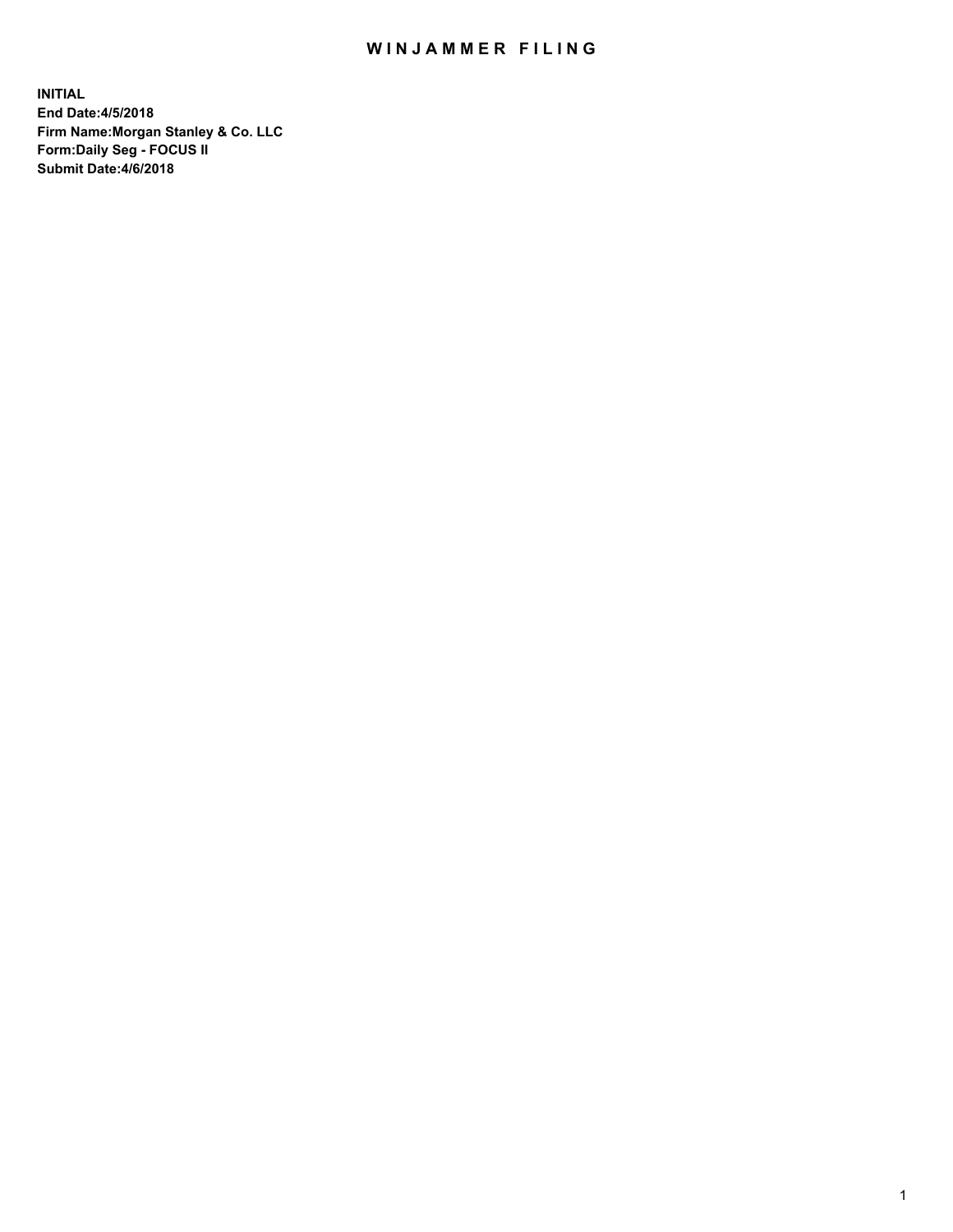## **INITIAL End Date:4/5/2018 Firm Name:Morgan Stanley & Co. LLC Form:Daily Seg - FOCUS II Submit Date:4/6/2018 Daily Segregation - Cover Page**

| Name of Company<br><b>Contact Name</b><br><b>Contact Phone Number</b><br><b>Contact Email Address</b>                                                                                                                                                                                                                         | Morgan Stanley & Co. LLC<br>Ikram Shah<br>212-276-0963<br>lkram.shah@morganstanley.com |
|-------------------------------------------------------------------------------------------------------------------------------------------------------------------------------------------------------------------------------------------------------------------------------------------------------------------------------|----------------------------------------------------------------------------------------|
| FCM's Customer Segregated Funds Residual Interest Target (choose one):<br>a. Minimum dollar amount: ; or<br>b. Minimum percentage of customer segregated funds required:%; or<br>c. Dollar amount range between: and; or<br>d. Percentage range of customer segregated funds required between:% and%.                         | 331,000,000<br>0 <sub>0</sub><br>00                                                    |
| FCM's Customer Secured Amount Funds Residual Interest Target (choose one):<br>a. Minimum dollar amount: ; or<br>b. Minimum percentage of customer secured funds required:%; or<br>c. Dollar amount range between: and; or<br>d. Percentage range of customer secured funds required between: % and %.                         | 140,000,000<br>0 <sub>0</sub><br>0 <sub>0</sub>                                        |
| FCM's Cleared Swaps Customer Collateral Residual Interest Target (choose one):<br>a. Minimum dollar amount: ; or<br>b. Minimum percentage of cleared swaps customer collateral required:%; or<br>c. Dollar amount range between: and; or<br>d. Percentage range of cleared swaps customer collateral required between:% and%. | 92,000,000<br>0 <sub>0</sub><br>0 <sub>0</sub>                                         |

Attach supporting documents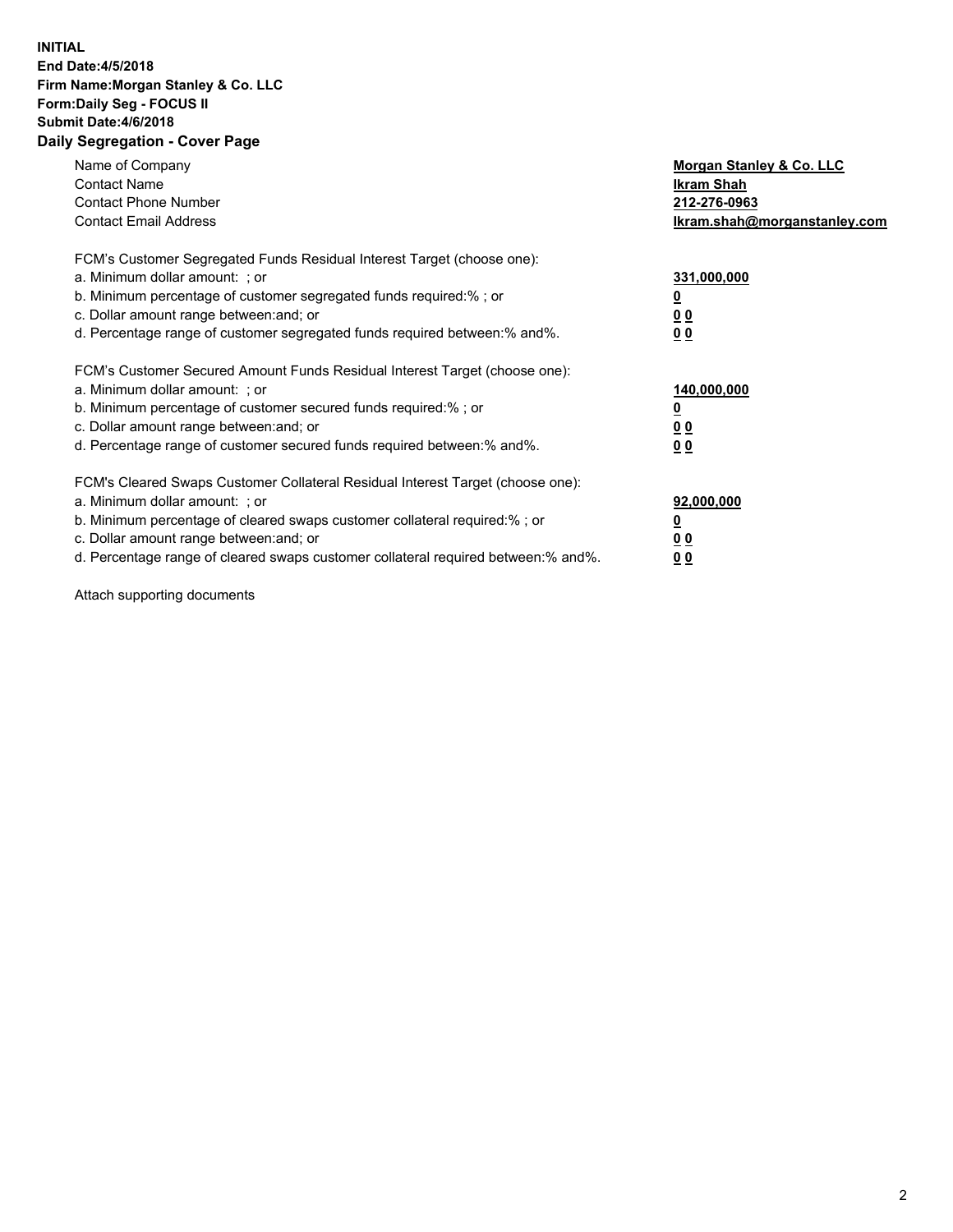## **INITIAL End Date:4/5/2018 Firm Name:Morgan Stanley & Co. LLC Form:Daily Seg - FOCUS II Submit Date:4/6/2018 Daily Segregation - Secured Amounts** Foreign Futures and Foreign Options Secured Amounts Amount required to be set aside pursuant to law, rule or regulation of a foreign government or a rule of a self-regulatory organization authorized thereunder 1. Net ledger balance - Foreign Futures and Foreign Option Trading - All Customers A. Cash **3,436,632,027** [7315] B. Securities (at market) **2,012,369,847** [7317] 2. Net unrealized profit (loss) in open futures contracts traded on a foreign board of trade **-80,870,334** [7325] 3. Exchange traded options a. Market value of open option contracts purchased on a foreign board of trade **26,089,725** [7335] b. Market value of open contracts granted (sold) on a foreign board of trade **-19,295,493** [7337] 4. Net equity (deficit) (add lines 1. 2. and 3.) **5,374,925,772** [7345] 5. Account liquidating to a deficit and account with a debit balances - gross amount **84,243,846** [7351] Less: amount offset by customer owned securities **-80,862,819** [7352] **3,381,027** 6. Amount required to be set aside as the secured amount - Net Liquidating Equity Method (add lines 4 and 5) 7. Greater of amount required to be set aside pursuant to foreign jurisdiction (above) or line 6. FUNDS DEPOSITED IN SEPARATE REGULATION 30.7 ACCOUNTS 1. Cash in banks A. Banks located in the United States **333,924,160** [7500] B. Other banks qualified under Regulation 30.7 **630,135,426** [7520] **964,059,586** 2. Securities A. In safekeeping with banks located in the United States **257,464,805** [7540] B. In safekeeping with other banks qualified under Regulation 30.7 **0** [7560] **257,464,805** [7570] 3. Equities with registered futures commission merchants A. Cash **5,720,902** [7580] B. Securities **0** [7590] C. Unrealized gain (loss) on open futures contracts **-89,409** [7600] D. Value of long option contracts **0** [7610] E. Value of short option contracts **0** [7615] **5,631,493** [7620] 4. Amounts held by clearing organizations of foreign boards of trade A. Cash **0** [7640] B. Securities **0** [7650] C. Amount due to (from) clearing organization - daily variation **0** [7660] D. Value of long option contracts **0** [7670] E. Value of short option contracts **0** [7675] **0** [7680] 5. Amounts held by members of foreign boards of trade A. Cash **2,661,455,741** [7700] B. Securities **1,754,905,042** [7710] C. Unrealized gain (loss) on open futures contracts **-80,780,925** [7720] D. Value of long option contracts **26,089,725** [7730]

- E. Value of short option contracts **-19,295,493** [7735] **4,342,374,090**
- 6. Amounts with other depositories designated by a foreign board of trade **0** [7760]
- 7. Segregated funds on hand **0** [7765]
- 8. Total funds in separate section 30.7 accounts **5,569,529,974** [7770]
- 9. Excess (deficiency) Set Aside for Secured Amount (subtract line 7 Secured Statement Page 1 from Line 8)
- 10. Management Target Amount for Excess funds in separate section 30.7 accounts **140,000,000** [7780]
- 11. Excess (deficiency) funds in separate 30.7 accounts over (under) Management Target **51,223,175** [7785]

[7354] **5,378,306,799** [7355] **5,378,306,799** [7360]

**0** [7305]

[7530]

[7740] **191,223,175** [7380]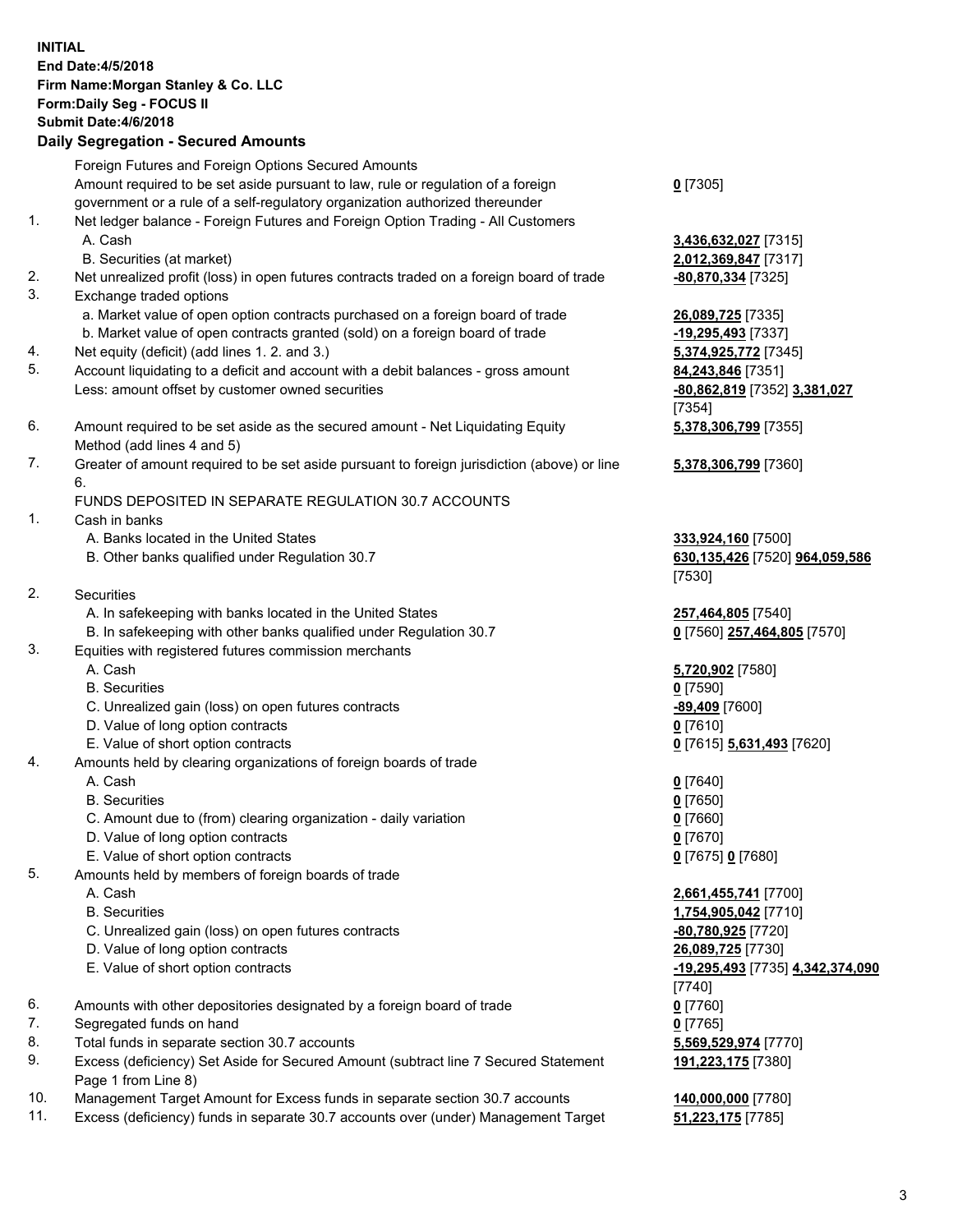**INITIAL End Date:4/5/2018 Firm Name:Morgan Stanley & Co. LLC Form:Daily Seg - FOCUS II Submit Date:4/6/2018 Daily Segregation - Segregation Statement** SEGREGATION REQUIREMENTS(Section 4d(2) of the CEAct) 1. Net ledger balance A. Cash **10,472,650,639** [7010] B. Securities (at market) **5,194,899,309** [7020] 2. Net unrealized profit (loss) in open futures contracts traded on a contract market **162,635,630** [7030] 3. Exchange traded options A. Add market value of open option contracts purchased on a contract market **422,880,434** [7032] B. Deduct market value of open option contracts granted (sold) on a contract market **-679,539,955** [7033] 4. Net equity (deficit) (add lines 1, 2 and 3) **15,573,526,057** [7040] 5. Accounts liquidating to a deficit and accounts with debit balances - gross amount **276,230,905** [7045] Less: amount offset by customer securities **-248,208,187** [7047] **28,022,718** [7050] 6. Amount required to be segregated (add lines 4 and 5) **15,601,548,775** [7060] FUNDS IN SEGREGATED ACCOUNTS 7. Deposited in segregated funds bank accounts A. Cash **4,686,477,535** [7070] B. Securities representing investments of customers' funds (at market) **0** [7080] C. Securities held for particular customers or option customers in lieu of cash (at market) **1,041,580,291** [7090] 8. Margins on deposit with derivatives clearing organizations of contract markets A. Cash **6,272,232,570** [7100] B. Securities representing investments of customers' funds (at market) **0** [7110] C. Securities held for particular customers or option customers in lieu of cash (at market) **4,153,319,018** [7120] 9. Net settlement from (to) derivatives clearing organizations of contract markets **80,141,793** [7130] 10. Exchange traded options A. Value of open long option contracts **422,880,434** [7132] B. Value of open short option contracts **and the set of open short option contracts -679,539,955** [7133] 11. Net equities with other FCMs A. Net liquidating equity **2,609,204** [7140] B. Securities representing investments of customers' funds (at market) **0** [7160] C. Securities held for particular customers or option customers in lieu of cash (at market) **0** [7170] 12. Segregated funds on hand **0** [7150] 13. Total amount in segregation (add lines 7 through 12) **15,979,700,890** [7180] 14. Excess (deficiency) funds in segregation (subtract line 6 from line 13) **378,152,115** [7190]

- 15. Management Target Amount for Excess funds in segregation **331,000,000** [7194]
- 16. Excess (deficiency) funds in segregation over (under) Management Target Amount Excess

**47,152,115** [7198]